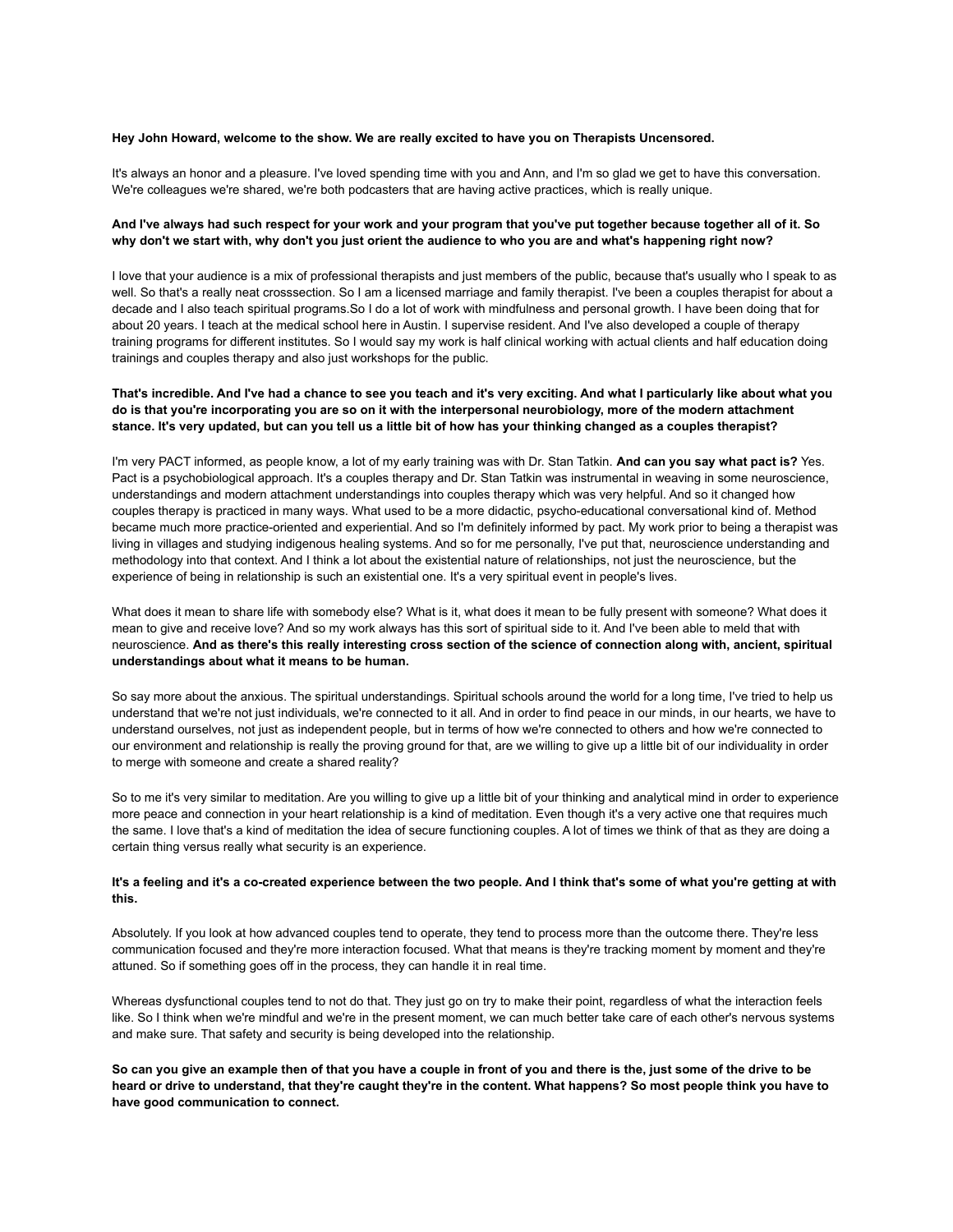Those of us that understand the nervous system, would say you need to have good connection to communicate well. It's the opposite of what most people think. So if I have a couple in my office and they're arguing about money or parenting or cleanliness, their idea of connection is resolving the dispute, trying to bridge their differences and also using, decent communication skills as they go.But none of that really solves the underlying issue, which is that they may not trust each other very much or feel connected or emotionally safe enough for the Goodwill to overcome the difference they're trying to manage. So we understand that as therapist, but I think that concept is something that more people need to understand is the way you interact.Is what elicits the Goodwill that lets you bridge differences. So you can't argue your way, to a shared parenting strategy. You can't argue your way into bridging your personality differences. You have to be in the moment and have a secure process, really watch each other, take care of each other in the moment when you do that, you create the Goodwill that allows those differences to exist without being threats to the relationship.

#### So as a therapist, what I try to do is not interrupt their conversation too much, but just toss things in that they have to **adapt to that will hopefully make their interaction more secure.**

So if they're looking at each other and they're arguing about some difference, I might just say to one person, what do you see on your partner's face? What do you notice in their tone of voice? What do you see in their body language? And this is a PACT method to help people be more aware of other when they're upset and when they're stressed so that they continue to live in a two person psychology.

So what that does is it reminds people, oh, the moment matters. The interaction matters. If my partner looks stressed or annoyed or frustrate. Why am I still going on and talking about this thing I was talking about? So in that way, people practice being more process focused and less outcome focused, and this is something we can all do in our personal relationships.

So if you're not a therapist, you can practice this. Anytime you talk to someone, you can just have the focus of your mind be on, am I creating security in the process of how I'm speaking? My tone of voice, my facial expression, my eyes, my body, or am I just content focused? I'm just trying to make a point.

Unfortunately, too many of us get lost in the content and we forget to communicate security in the process. And that also does that assume that the per when you're aware of your eye I love even just thinking in terms of your eyes and are your eyes soft or your eyes hard, like even just that, but when you have to have some level of regulation, To be able to do that, that like. Your mindfulness is going, you're able to think you're able to have the third, like watching how it's going. And so I can imagine there being resistance to this because that's a more vulnerable, like if you're dysregulated, that's a vulnerable thing to do to move into more of a process.

And people may not be able to regulate, which is what makes relationship work so special in a way, because hopefully the relationship can, when the individual can't I expect people to work as a team.

So if one person gets dysregulated, I'm gonna, put some pressure on the partner. I want to see what they do. I want to see if they notice and what their move is, because it is a tall task to ask someone who's dysregulated, to just use mindfulness or internal regulation strategies to come back into the moment in some regulated way.

But I do expect to see it in the interaction. I expect the partner to be helpful and I want them as a team to learn how to co-regulate each other, when either one of them gets in a tough spot.

## I love that. I love that. I love that. This is such a common mistake to make with couples is really doing individual therapy, as **while they're both there. And what you're saying is the patient is the couple, is the relationship.**

Even in relationship works, sometimes we're doing too much individual therapy in that context. And what you're really trying to do is promote the health of the system. So as much as possible if the system can regulate itself, That's a really big win for the couple, if you intervene too much and help that person regulate individually, which sometimes we need to do, if the partner is not showing up but if you can avoid that, it gives the relationship and opportunity to practice.

And I really love it when people don't just talk in I-statements, but they talk as a, we, because to me, that's evidence that they're thinking as a team. So sometimes, people come in and such dysfunction that they're insulting each other. They're being rude. They're saying you do this, you do that. And so obviously we're trying to move people into more. Self-responsible I statements, I feel frustrated. I feel threatened, which is a great evolution, but it's not enough. To capture the team or the co-regulation concept. So I train the couples I work with to use we language when they can, which is why is this hard for us?

What do we need to do to be better at this? How do we support each other to do this better right now? So what that does is it recruits team? So if someone's dysregulated, I don't think it's quite enough to say, I'm having a hard time here. That's a good signal,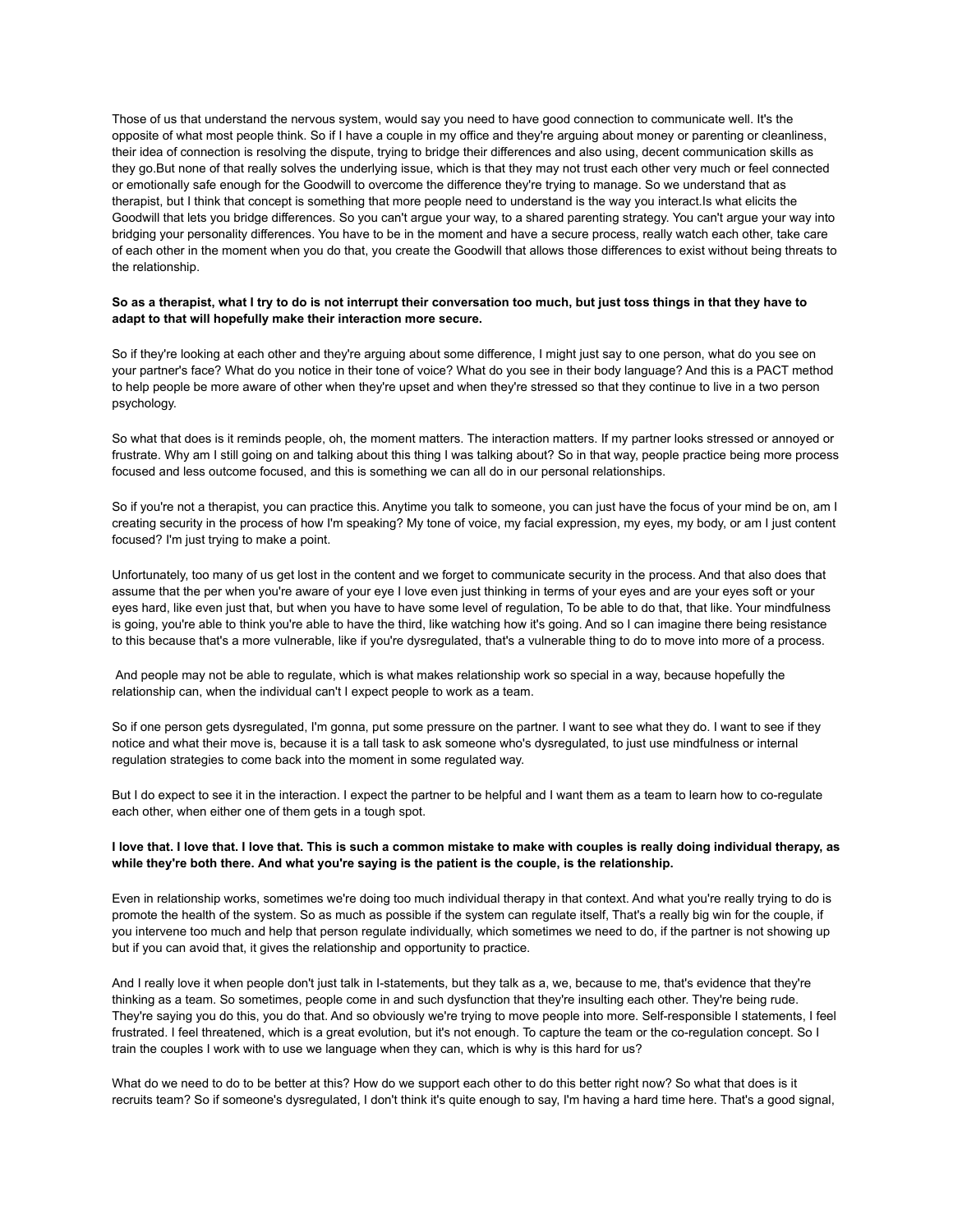but it's it recruits the partner more easily to say we need to pause for a minute here and help me because I'm struggling. That naturally supports the partner to step in.

I love that. That's a great example. That's a great example as well. And. Is this different? So the other thing I wanna mention is that Stan Tatkin, I think, was our very first guest interview. And we've had him on more than once. Absolutely **love his work. So folks might reference that episode as well to deepen their exploration of this.**

## And what else are you doing? What like how have you, again, with this notion of your evolution what other things are you **incorporating going back to the spirituality and things like that?**

Yeah. So with spirituality, I find neuroscience informed therapy is important and helpful, especially in the couples space, but it can get really heady.For the therapist. It can be a lot to be keeping track of. And so sometimes it takes the therapist out of their own grounded presence and too much into their head and for the client, it's a lot of psychoeducation that can come across as didactic and analytic. And what we're really trying to do is promote love and connection.So this is where I find spirituality to be helpful. The neuroscience informs the method, but in the moment we want to be as present and as grounded and as fully in that moment as possible, this is what Stantec and might call the jazz of therapy, where you let go of what you know, and you trust, but the problem is you have to be an advanced practitioner to really pull that off.

## And I think when people meditate on the spirituality of relationship work, what does it mean to create an opportunity for intimacy? What does it mean to be really fully present in the moment and awaiting, the opportunity for care instead of continually interrupting it. And a lot of this comes down to the presence of the therapist, because what I noticed is couples **therapists in particular get anxious.**

You know that's, something's not happening, something therapeutic isn't happening. So then they intervene with a lot of fancy explanations about attachment theory or, they come in with fancy experiential methods. But a lot of the times they're interrupting what could be a moment of intimacy in the couple.And so if you orient your own presence as the therapist to emotional intimacy and you slow down a little bit, then your clients will take their cues from you in a sense from your speed and from your presence. And they will more naturally be able to connect in that space with each other. So you're using your nervous system.

To signal their nervous systems, how to manage this with the whole idea of, we call it neural wifi that by you being able to occupy that space, you can get more of a right to right connection happening. And it reminded me what you said sort of Alan shore, how he'll talk about people popping left, like when they get anxious, particularly in therapists.

## So it's I really understand what you mean. I'm definitely have done it, where that we move into role and action. So basically it's us not just feeling our feelings, but we act on it and the act might be, I need to be helpful. Now I need to explain something or teach or, oh, let's try this just to get me out of my discomfort rather than really modeling, holding that **discomfort and staying present.**

That's exactly right. And I think couples therapy in particular elicits a lot of anxiety in the clinician because there's so much going on and people are disagreeing and sometimes arguing and there's a lot of intensity and drama and it can be uncomfortable, but as you said, the task here.And I think of it as a very spiritual exercise is to be grounded in oneself, to breathe, to be mindful, to be present, to not get pulled in to the stuff that doesn't matter. And to really template for the couple, what it means to pay attention, what it means to regulate what it means to offer support and care and be vulnerable.

## And that's a different speed than when we're explaining things or we're trying to make something happen. And how does this translate into consensual non-monogamy. The variations of just your CIS hetero couple that's sitting in front of you. Have you had much, are you seeing that very much in your practice?How does this translate, especially the idea of secure **relating.**

We'd normally think of that asdiactic. , I think this has been an unfortunate interpretation of attachment theory, which is that secure attachment needs to be dyadic. I do see a lot of open and poly couples in my practice.And I think it's important for anyone who's doing relationship work to understand that we're trying to use a science-based definition of relationship health, not a cultural one, not a religious one, not one that's based on our own understandings and preferences from our own life. And if you look at the science on, what I would call secure functioning, which is a little different than secure attachment Stan Tatkin originated this term secure functioning because we need some way to point to the process of interaction, not just an attachment style or something that's wired.

So the brain, and obviously any couple can have a secure process. It doesn't matter if they're monogamous or non-monogamous, it doesn't matter. Culturally what the, what their style of relationship is, what we're really looking at is how healthy is the process of interaction? Is it mutual? Is it attuned?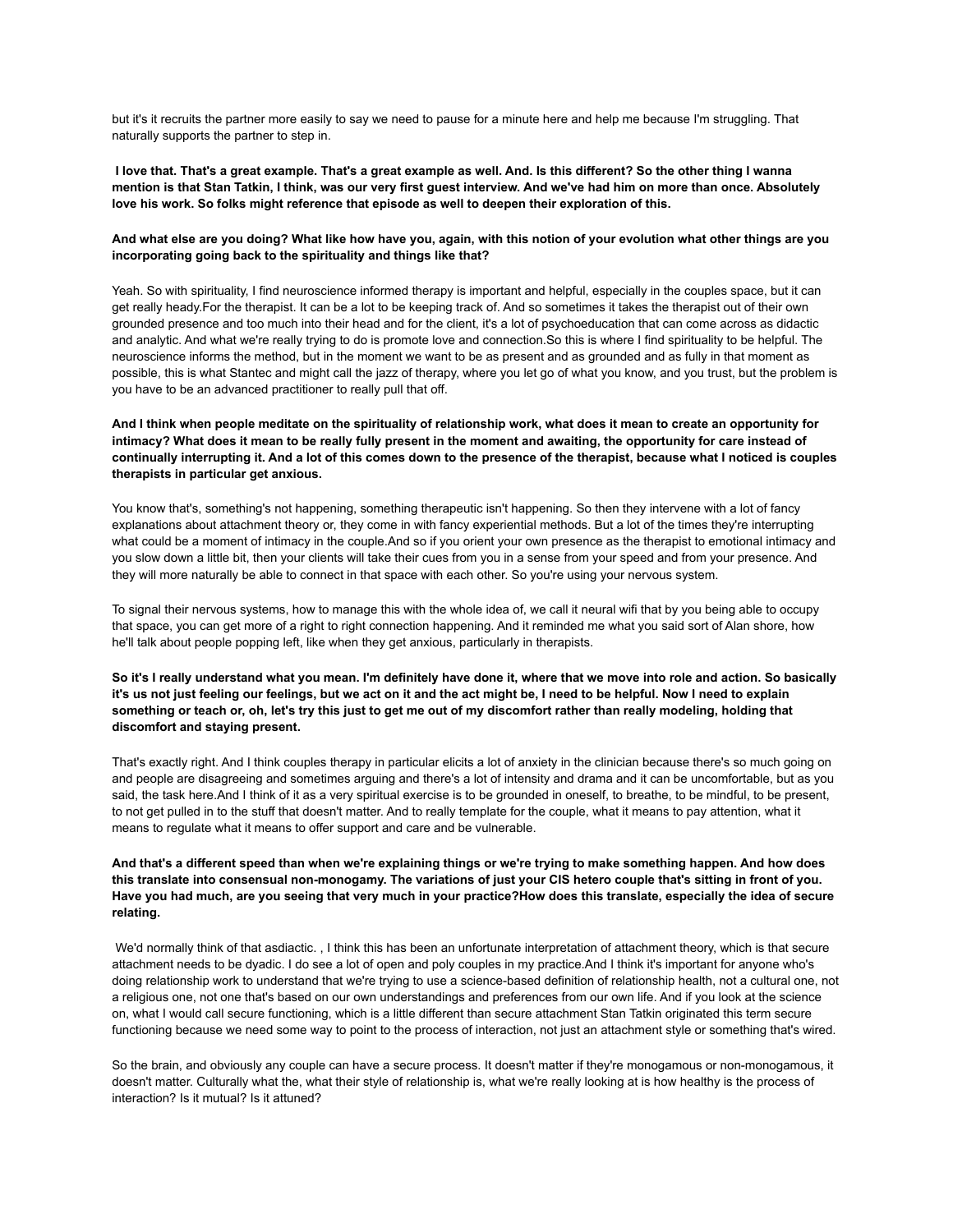Is it sensitive and how it cares for feelings that come up in the moment? And you can definitely be a poly couple, an open couple you can be a throttle, you can have any type of relationship structure and still be mutual, still be attuned, still be sensitive. These are the things that make for healthy process, and that allows secure functioning to exist.

## And, going back to attachment for just a second, that when you're in a situation like the. Poly sickle I think is what they call it that you can have different attachment styles with different partners. And it really highlights that. Yeah, it's not just you, **it's what happens between the two of you.**

And then I could be secure over here, but over here I'm quite stirred up and get a little preoccupied. And what the new thing is that the research says that doesn't mean that won't impact your secure connection over here, which is really great.

## And you have been able to talk about this, John in your book in an incredible way, which one of the things I wanted to ask you about is this notion of talking about the process, like not the content, but the process and what's happening between **and writing about that.Can you say a little bit about that?**

Sure. Absolutely. So I have a new book coming out. Maybe it'll be out by the time this episode airs, it's coming out February the first with Simon and Schuster. And it's called more than words. The science of deepening love and connection in any relationship. And the reason I wrote this book, Was to really popularize the science that you and I both are well aware of, but I've always felt like it's too closely held in academia. And you hear about it at therapy workshops, if you're a professional, the public really needs to be exposed more to how powerful these understandings are when it comes to promoting connection.

So the premise of the book is that connection matters more than communication to relationship health communication skills only gets you so far with the nervous system really cares about, is a sense of safety and security. And once that box is checked, then it's willing to do a lot of other fancier stuff, Parenting, sex, travel intellectual interests, romance, money management.

But if you don't really trust the person you're with, if there isn't that overriding sense of Goodwill that you have with a best friend, for example, communication skills are not going to get you over the line. And too often, *people are trying to rely on communication* to get to connection when what they should be focused on is how to create safety in the nervous system and emotional *security that opens the brain up to be interested in all those other areas.*

I love how you said that. And I have seen the book and it is so great.

Partly because you break it down in really practical terms. Was that difficult to do, especially because we're talking about things that are not related to language. Yes, it but I've done it for many years as a therapist, because again, the neuroscience strategies in psychology are quite complex.

So to understand them, you really have to study them for years and in some detail, but at that point it's not so helpful to be Hetty and analytic in clinical work. This is what we were talking about before. It's you have to learn how to just be in the moment and be present and be emotionally available.

Had some practice, taking these complex ideas and distilling them down to what really matters to people. And I think this is one of the helpful things that people will get from reading the book is yes, these connection strategies are incredibly powerful, but if you read them in the research, it's hard to really understand how to apply them.

Whereas what I've done in the book is really simplified. Okay. What are these powerful tools that I've seen, work wonders in the last 10 years of being a couples therapist and how do you apply them in a practical way into your relationship? What do you actually do? What do you actually say?What's the move. And so I think I've made it as practical as possible and it was a little bit challenging, but being a clinician I think helps with that. Totally. And I think that you have made it you have succeeded in being able to bring that non-verbal and like you said, we both are very interested in getting the complexity.

Delivered in a way that is usable to a much, in this honors, the researchers and the academics and the clinicians that have come before, because we are amplifying their message and getting it out. So I love that. We commune on that for sure.

# But can you give an example though of one of these key concepts that have of how you've translated it and how you talk **about?**

Sure. If though there's a chapter in the book called the language of the nervous system and what this is just helping people understand how the brain evaluates connection. Because if you're trying to deepen connection in your relationship, it's very helpful to know what works and what doesn't. The brain is not paying attention to everything.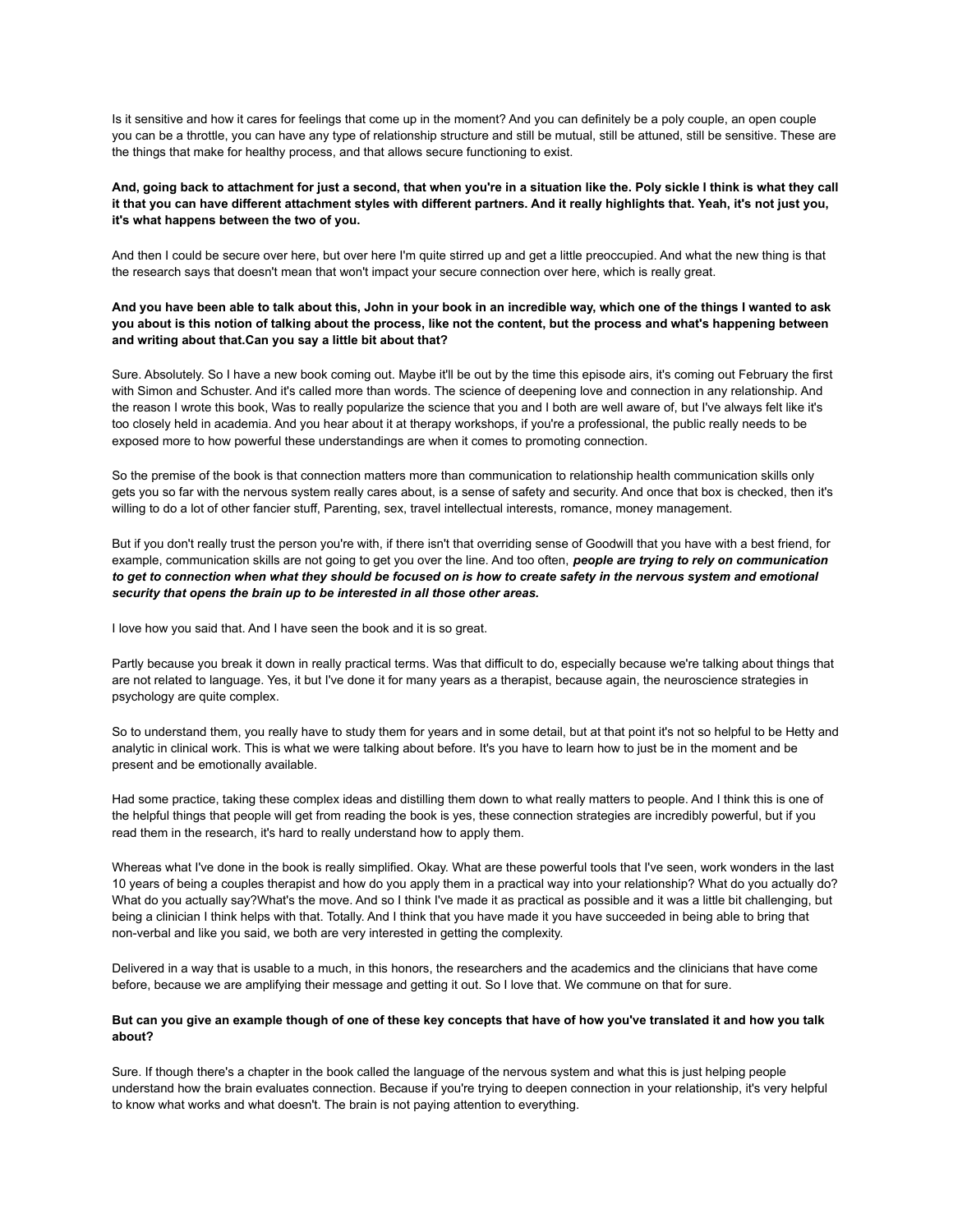And it doesn't care about words as much as we think, in fact words and verbal communication can be mildly irritating to the nervous system. If you think about it, language is very subjective. So you have to interpret it to understand what it means. And people have these continual disagreements about what they're talking about, which then gets translated into different memories, different recollections, different perspectives.

All of that stuff is so subjective that if you're trying to mediate connection through words, you're pushing a boulder. What does the brain actually pay attention to? What are the things that give you connecting value? So the nervous system pays attention to proximity. How close is someone to me? People can think about this when they're watching TV or having dinner or walking in the park. Being a little bit closer, sends a message to the nervous system that says we're partners. We're friends we're lovers, we're safe people to each other because we can share a close physical space. It's a subconscious message, but it matters. The same is true with touch. If people use touch more, obviously appropriate touch, touch that is desired, and consent-based. But when people use a touch more, it communicates directly to the nervous system I'm here. I care about you.

I'm here for you. I'll support you. So holding hands or putting an arm around someone. When you're watching TV, if you go to a party, hold hands if you're sitting having dinner, you might just put an arm, a hand on someone's arm, just these opportunities for touch that subconsciously communicate connection.Tone of voice is the same. I hear from my clients over and over again, I can't change my tone. It just is what it is. Go to acting school where people learn how to change their tone constantly because actors are actually very aware of the impact they're having on the viewer. They know how to change their facial expression.

They know how to change their tone of voice intentionally to produce an effect. So it's a week out for the rest of us to say, oh, I can't change any of that stuff. It's just automatic. And it's built in that's not true if you're aware of it. And if you practice, you can change what your face does and what your eyes do and what your tone of voice does.

Instead of sounding loud or aggressive or threatening, you can learn to practice modulation of your tone of voice and sound sweeter and more available. So proximity, touch, tone of voice. I contact which people don't make enough of. The eyes can communicate so much, but people don't look at each other enough or if they don't sustain eye contact long enough.

It's these quick glances, but that's not real, really enough. And so using eye contact to communicate connection, using body language, to communicate connection so many times when people tell me that they've had an argument, I like to **replay it in my office. Cause I'm always interested in the precursors of an argument..**

And what I noticed is people are often multitasking. They're not focused enough in the present moment to really be attuned or provide care. So physically, we can move our bodies toward our partner. We can position our bodies to face our partners. We can signal that we're physically available and that sends a signal to the nervous system.

And the six-point I'm making the book is the speed of response. How long does it take you to respond to someone when they seek your attention? The nervous system calculates that as a signal of how secure you might be. So if you're checking your email and it takes you three seconds to look up well, that sends a signal that may be what you're working on is more important.

It's a subtle signal, but it registers, the time it takes for us to look up at our partner at the time it takes to answer a question, the time it takes to move away from one conversation into another. So these are things the brain is actually measuring when it comes to how connected people feel much more than words.

## I'm totally cringing of course, because I imagine some might, because the examples you're giving are, that something that we do all the time well and not well, and I'm curious for you, what has been your journey on, on practicing these things?

I was completely awful at relationships.

It, if you know my story I'm a Cuban American. My first language is Spanish. I grew up in New York City and I didn't live with my parents. I was raised by my Cuban grandmother. She didn't play with me and I didn't have other playmates. And so I was by myself a lot. I was isolated. And when I got to school, I didn't speak the language.

So it was really hard to make friends. My grandmother died when I was nine. My family didn't talk about it. She basically just disappeared. I didn't even know what had happened. I grew up in a family where people didn't talk about emotions or what was going on or ask you how you're feeling. Everything was very transactional.

And so when I started having relationships, I had no idea what I was doing and I was terrible at them. And at some point I had to wake up and recognize I was very broken. I was very lost. I had no idea how to do the relationship thing. And so I needed to work on myself, to do a lot of self-healing and healing of trauma.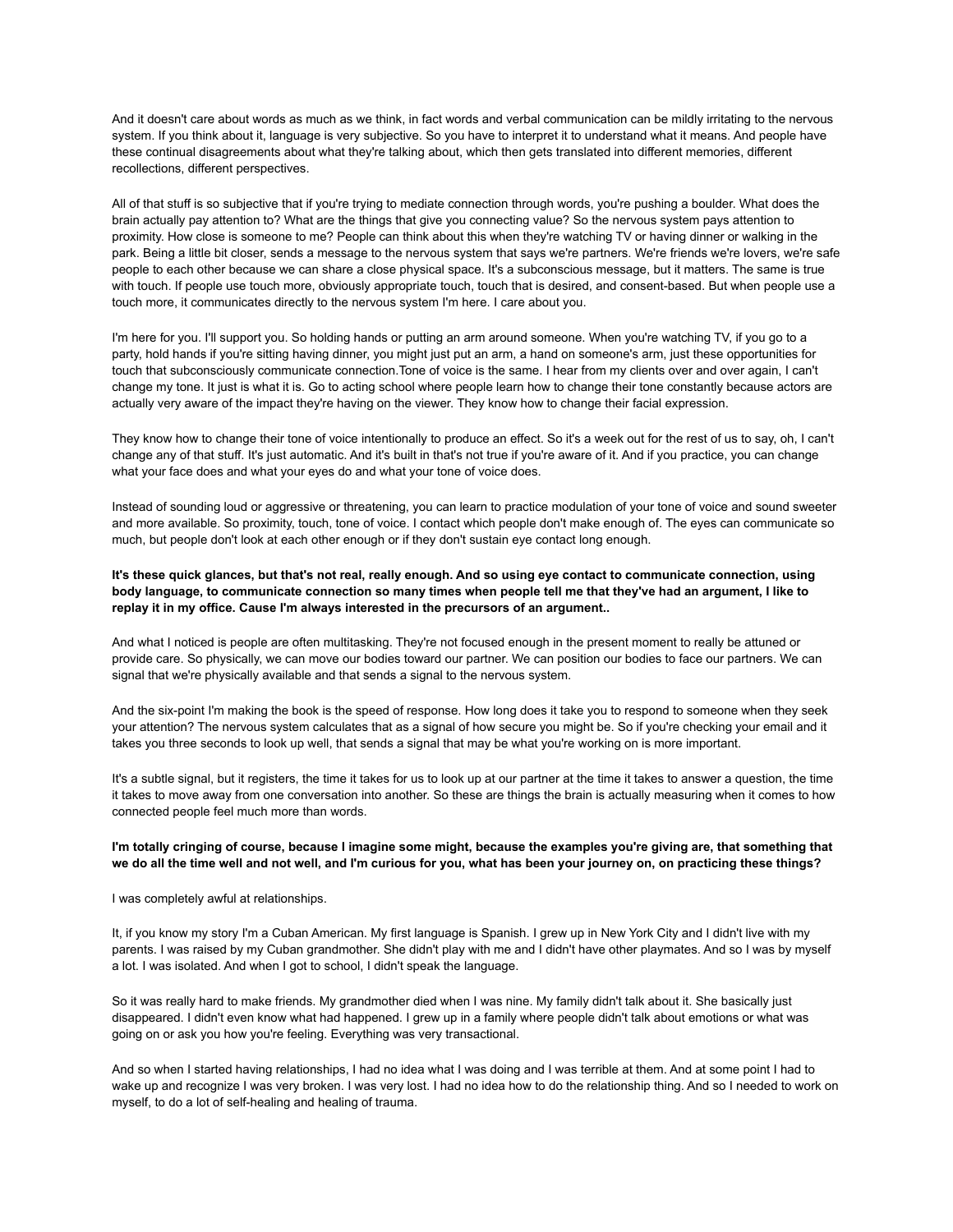But I also needed to learn how to share life with others. And what really helped me the most was studying the new science of relationships, studying attachment theory, studying the neuroscience of connection. And that's why, my career has been based on that. It gave me a way to finally understand how the connection works, how to form healthy relationships, how to have a great life with others.

That was not something that I knew how to do coming out of my family. And I think that's true for a lot of people. So what I've put in the book is really the distilled wisdom of what worked for me, what works for my clients, what works for a lot of people when you're trying to learn how to form more secure connections.

Yeah. I appreciate you sharing that. I know a lot of people can relate to that around. I'm not coming by it naturally, and that we do what was done and wonder, and it's very easy to externalize, make it about the other person, all kinds of things. I'm curious though, is. Just to represent this, realistically, at least for me, I learned things I do better. As a matter of fact,part of that's what strong means to the profession. That's what I get to know. That's why I like to teach it's for me and the doctor heal thyself. But it's also not over. And in other words that I, that's why I was cringing. I was like, oh, I still do that.Or I do **that. Is that true for you as well?**

Absolutely. Yeah. I fail every day in my relationship. We know that from research anyways, we all make tons of mistakes every single day when it comes to a two. And that's okay. As long as there's a repair process and a sense of foundational Goodwill.

And that's why connection matters so much because we know we're going to make the errors. We know our partner's going to share emotion and we're not going to be very attuned to it. And we're going to ask about the grocery list. We know we're going to miss an emotion on their face.

We know we're going to, say the wrong thing sometimes when we don't mean to, or be out of touch or ignore our partners too much. And I make all those mistakes, every single day. Like most people do. So then the question is, what is it that overcomes that if we have a strong connection, nervous system to nervous system, it creates a baseline sense of trust and security that can overcome these daily mistakes that we all make.

So if there's an error in attunement, which there will be, we can rely on the fact that we know the care is there, it's available. We might just have to ask for it or ask for it again. My partner and I are very busy, we get stressed, we work a lot.

And I get it, which is a common experience in relationship to, can you just describe how you ask for care? What does that sound like? So I might say, I'm having a hard day, I could really use a little bit of extra attention or just a little bit of extra softness and sensitivity from you.

But when someone is in a stress state, they might not be able to shift like that. And I'm the same way. And my partner will ask me for something. I may not be very available at that moment to provide it. So the question is, what do we do then? If we trust that the connection is there, we're more likely to double down on vulnerability and inviting care.

So instead of just going away and going well, that, that was useless or my partner's useless, or, I knew they wouldn't care for me. Like these sorts of things, we doubled down at the moment and say, I know it may be hard for you to switch right now. And I know it's a hard day, but I really need you.

I'm really struggling. And I know that we can show up for each other. I need you to be here with me, would you reach out to me? Would you touch me? Would you walk with me? So sometimes we have to be very explicit and obvious, but what allows us to be that vulnerable is the trust that the connection is there.

If we don't trust it's there, it's very dicey to get that vulnerable. And so the lack of connection prevents a lot of these tools from being used because, people don't really believe that the care will be there.

## That's so true. And again, that makes me think again about attachment and that we're fighting these internal scripts that we are not even aware that we have that, that got laid down so early that they're not in thought.

Yeah. That's what we're battling, I think is that, yeah, we're very driven by our trauma histories, it's hard to have that kind of insight, but again, relationship helps eliminate these blind spots and we can do it in therapy also, in a very close therapeutic relationship. Some of these blind spots can get illuminated, but they certainly can in a relationship because when you don't believe in yourself, somebody else might offer a different perspective.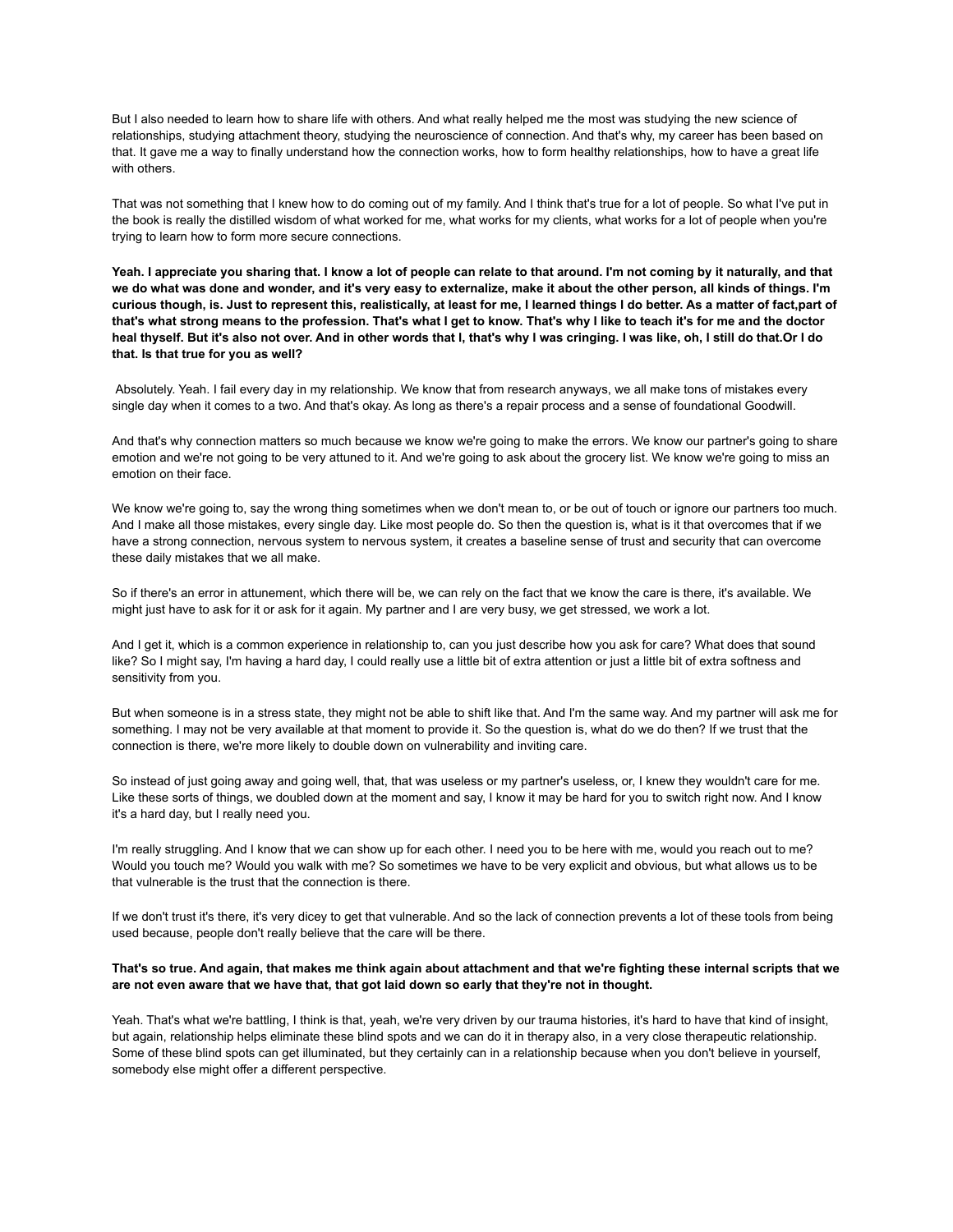When you're sulking and blocking everything out. Your partner may offer, something that's helpful that brings you back. There's a section of the book where I talk about inviting care and how that's a move that, that master couples make. So instead of getting critical and blaming, and guilt tripping, when I feel hurt, I can invite the care that I need and want.

And that's an advanced relationship move. The only issue with that is, like you said, a lot of people don't expect care to begin with. We don't even know we don't expect it. Yeah. Exactly. It's not on the map. And the question is how to begin working towards. The relational map that has that built-in where I trust in the security of my relationship enough to know **that person will be there for me.**

I just might have to jump over a few hurdles, which is okay. I can do that. If I know it's there, once I expect care a more likely to invite it, but that is something that people have to work through, depending on their history.

Oh, totally. And I love what you're saying about staying in rather than, so you reach out initially and, it's it's almost like a choice or a road, two roads. It can either be, see confirmation of the, whatever that injury is. But what you're describing is in that moment, rather than going in that direction, which is I don't know, I want to call it the lazy, but it's the automatic, it would normally be the automatic path that you're saying that we can do this. And they were like, your language of we can do better. We can do better. And so then it would be overriding that impulse and moving back towards another bit like you said, doubling down on vulnerability and that's hard, especially that I think of it as the third move.

We reach out the thing happens and I guess, yeah, the thing happens. And then what do we do with that? And what you're saying, and I love is do it again, double up, make it louder, make it more clear because, and that rests on this assumption that you're going to get it, but also the way that you get it is by doing it.

Because, and also because it's the only strategy that works. Everything else we might do is detrimental to the relationship. We can get palliative, we can blame our partner. We can get critical, we can go away and solve that. None of that helps our connection now or in the future. Even if you let time, ease the wound, it's still there in the background, th this experience of your partner not being there for you.

So really the only move that is going to do anything productive is to double down on the approach of care and vulnerability, even when it's not initially there. And it's an extremely vulnerable moment, but that's why, we affirm the relationship. We believe in the relationship. That's why people make commitments to each other and speak vows to each other is because we know that has to be there.

Otherwise, why are we doing this? And the thing I would add to that is none of us do this naturally. Like you said that the default tendency is to do something defensive or protective because we're wired to, to protect ourselves more than we're wired for love. So we have to train ourselves a little bit to make these connecting moves.

It takes practice. And I would say intentional practice. For me, it was years of trying things that felt extremely awkward and unfamiliar because my family didn't make moves like that. So it took me doing things that didn't feel normal. They didn't feel natural to me, but I knew they were the right move and much better than what I would have done.

And so one of the sections in the book is the importance of practice that once you start practicing these healthy relationship moves, you have to keep practicing them because it's not like they become your skill because you thought about it once. A lot of this stuff is procedural memory. It's muscle memory.

It's wired deeply into the brain. It's default emotional habits. And the only way we become more secure is to practice practice with people that we care about and in our lives.

## I love that. I think you're really speaking to the exact piece, the exact pieces that if we can pull that out of the dense academic world and offer that. So these are very simple things that you're describing, even that you could play with or **experiment with.**

Just try it, try to touch someone as you walk by. I think of course, the John Gottman work around bids for connection. I re I really like that. Is there any, and it's fun to practice.

This is the other thing is for whatever reason, we're living this massive social failure to not educate and train ourselves around relationship health. I understood this when I was a kid in school because I lacked so much connection. I would go to school, really suffering and feeling really alone.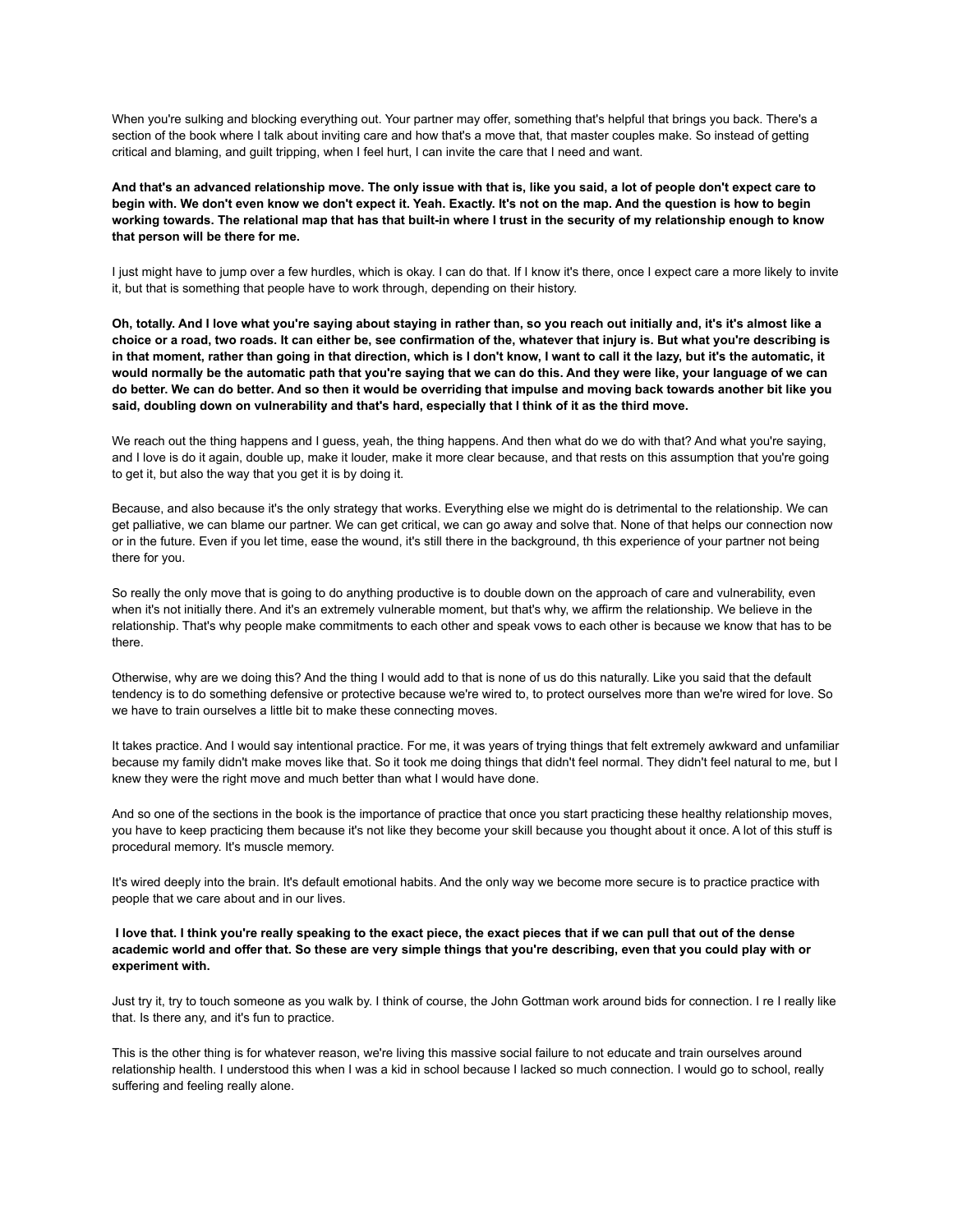And it boggled my mind, even back then that we would spend weeks and weeks memorizing equations. Everyone was going to forget, and we didn't spend a single half hour talking about relationship health. So if we understood these concepts a little bit more relationships would be easier. Think about all the things we practice in our lives.

If we want to be a brilliant piano player, we practice. If we want to be a great athlete, we practice. If we want to speak a language we practice. Why? Because all of these activities involve procedural memory. You have to be able to do them quickly and automatically you can't stop to think. Relationships are much like that. The expressions on our face, our tone of voice, our body language, our eye contact, all of these things are so fast and so automatic that if you don't retrain them, they will simply be whatever default they were up. Which typically isn't good or promotes connection.

So what's fun about this practice concept is that it's bonding to practice. It's to give you an example, let's say my partner and I have a poor interaction I ask for care. She doesn't offer it. I ask again in a sweet, vulnerable way. She makes fun of me or blows me off or gets, distracted by something else.

And now I'm feeling wounded and hurt, and it'd be easy to write my partner off and say this person is useless. I guess I'll go find somebody else that knows how to comfort me. But what really needs to happen is we need to practice together as a team because we already know that we want to be fully connected.

It's just whenever. And that interaction was an example of that. So what I can do is go back to my partner and say, I don't think we handled that interaction very well because I was left feeling alone and unsupported, but I think we can do better. And I think if we practice how we might do that differently, it'll really help us in moments like that when we're tired and stressed.

So let's just role, play it a little. And if my partner is willing, then not only is it fun and playful, but it gives us additional skill that we'll have the next time, because now it's built into muscle memory. We've said the words, we've practiced it. This is something most people don't do, but it's crazy to me because relationships are so difficult.

How can you possibly be good without the practice? So when people notice something, they don't do very well. I highly recommend that they practice by role-playing those scenarios at times when they're not so upset. And that gets the new habit woven into muscle memory and makes it so much more available later.

what's like having a do-over in a sense. And what I like about what you're saying, just the notion of practice means that you're not supposed to already know how to do it, right? Like that. We all the masters, everybody. It's a process that is an ongoing process. So I like just even that term, because it's so forgiving, and then also there's face saving in this, which I think is really important and saving face saving for ourselves face saving for our partner. So that rather than going back to her upset or what have you, you're again, you have to be regulated enough to do that, but leading the two of you in this direction, and I could see, let's say she feels bad about it, or she really was distracted and it was like, oh no, you he's **coming at me again.**

But there's the grace of it. There's grace in it. Let's together do this. I think it's so important because as there's a lot of shame in relationship behaviors. We look across at someone, we take a sharp tone of voice with them. We ignore them we do something silly and then we feel awful.

We feel awful about ourselves, why did I react that way? How come my behaviors, aren't more connecting w when I'm stressed. That's all of us.

And when we make errors, we're going to support each other to get better. So there's a lot less shame and finger pointing. There's a lot less blame and criticism, why did you do this to me? Why are you bad at that? This is the stuff that really kills connection because we don't feel emotional as secure in those environments.

But if somebody says, I don't think we did that very well. Would you practice with me so that we can get better at that so we can love each other more? That's just a nice, happy invitation. Who wouldn't want to step into this and then I want that honeypot, but it's also, but what's so great about it is it's also a balance.

So you are taking care of yourself by working by requesting the practice. So it's that wonderful. It's the wonderful both end. Exactly. Yeah. And people, as misunderstand this about secure attachment they think it's codependency because it wipes out the individual.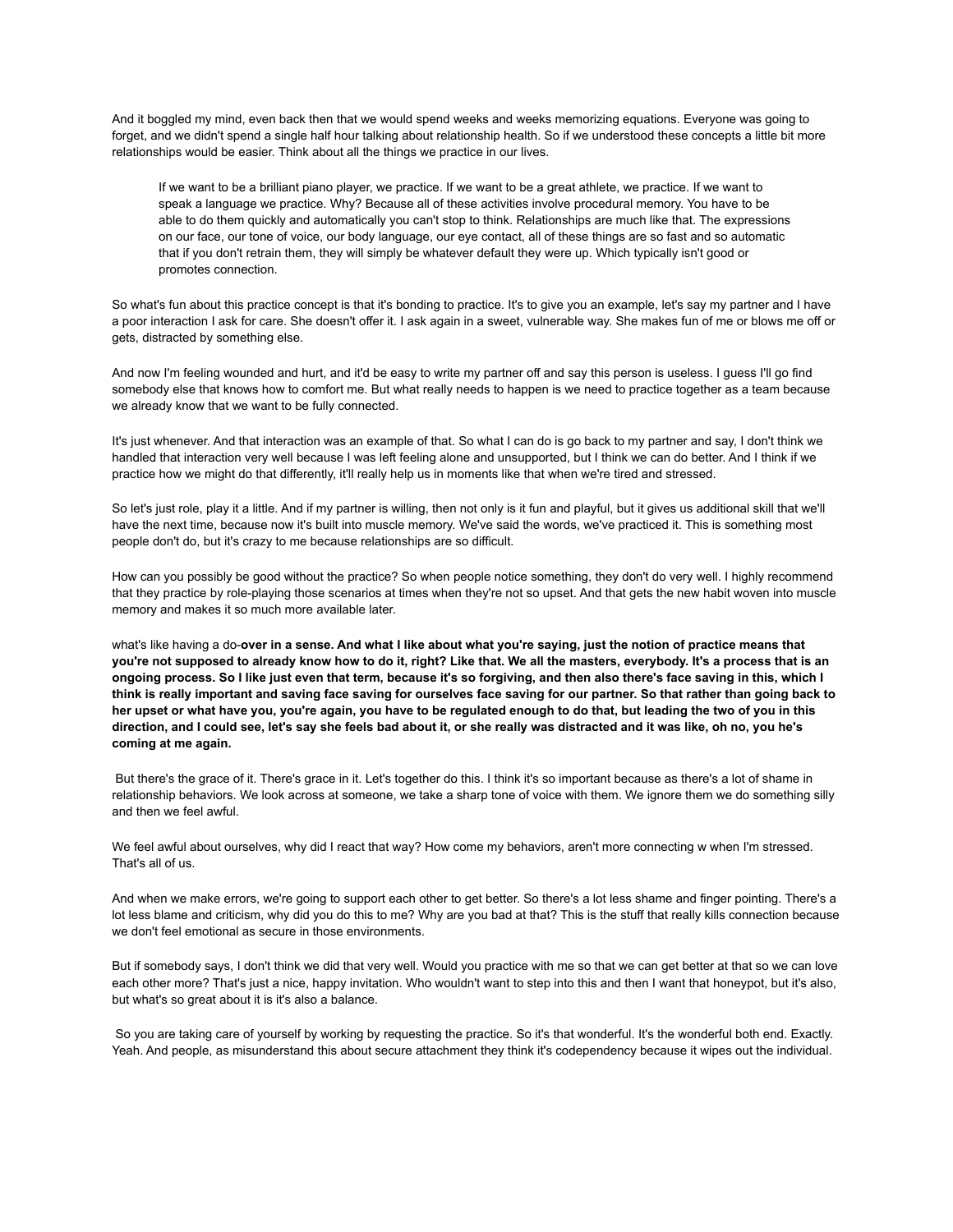When the opposite is true, a securely attached relationship promotes and celebrates the individual a dysfunctional relationship is the one that wears on the individual more and tries to take away those unique qualities that make people themselves. Yeah, practice is a way to be yourself and say, I'm not going to be different.

We just need to find a way to have middle ground in these scenarios and manage our differences as well. And it'll, it allows you to find how to do that. Without this pressure on each person to try to be different .

I love it. So just, are there any other kind of techniques or hints that you want to share just directly?And again, I'm going to recommend highly recommend your book. All of this is captured there and you've been so generous in sharing some of these ideas so that we can get them out far and wide. But is there anything else on top of mind that you would want to share as an example? One thing I want people to understand is that, that the book is written to be inclusive of all couples.

And this is just a pet peeve of mine. A lot of relationship self-help books out there only talk about relationship between a man and a woman. They only give examples of married couples. They only, stress monogamy as a commitment type. These books, in my opinion, are outdated in some ways relative to how people are conducting their relationship lives.

And so it was incredibly important as I was writing this to, to put out a resource where people can see themselves in it, no matter what type of relationship they're having, no matter their sexual orientation, their relationship orientation, their commitment structure married, not married. That they have a way to practice deepening love and connection that doesn't put them in a cultural box or asks them to adhere to a religious.

This is important for people, that, that haven't seen themselves in other relationship self-help books. Hopefully this book will speak to them and it weaves together some of what we've talked about, the intersection of attachment theory and neuroscience, but it makes it practical in a way people can implement.

So for example, there's a section on how to be more present, despite the fact that we're living really busy, modern lives, that there's distractions constantly all around us, and so how do you challenge yourself to be present in that. For intimacy to occur, because what we know is that our nervous system has been honed over hundreds of thousands of years to measure connection in certain ways.

And we've only been communicating through technology for the last 50 years or so. So people sometimes don't slow down enough to communicate these cues in an obvious way to each other's nervous systems. And then they wonder why they don't feel connected. The nervous system needs time to sink into its evaluation of these cues.

Once you get close to me, I have to determine, do I feel physically relaxed and comfortable with you and close, once my brain makes that adjustment, I can benefit from the closeness, but it takes a little bit of time. You can't just move in and out. It's the same with touch. It's the same with tone.

It has to be consistently kind and caring for the nervous system to pick up the message and trust the consistency. So in a way it's a manifesto for the modern life and the modern world that we find ourselves in. How do we create emotional intimacy and connection, even though most of us are pretty busy and I've woven that into the book as well.

## That's really great. I love it. I love it. And you're doing other interviews are there other ways likeYouTube videos or articles **where that people could get more?**

So if people go to get more than words.com, not only can they order the book there, from Amazon Barnes and noble bookshop.org, wherever people want to buy it, but what they will get is a bonus chapter on attachment, which I wrote for the book, but it didn't make it into the book because we had so many juicy, meaty chapters that the publisher was finally like, look, we can't stuff more in here.

But there's a chapter on attachment I think is really important. Attachment theory was one of the things that helped me recover, from my dysfunctional attachment style as being really avoidant early on in my life. And so I believe it's very important for people to learn about it.

And so if they go to get more than words.com, I will send them the free chapter by email. They also get some other goodies right away. There's a neuroscience-based guide to connection that they get right away. There's a myth-busting guide, busting all these crazy myths in our culture about what creates connection, so there's a lot of things people can get just by going to the website get more than words.com. And I think that's probably the best place for them to begin their learning. Oh, that's great. And the book, that's the book title, get more than words.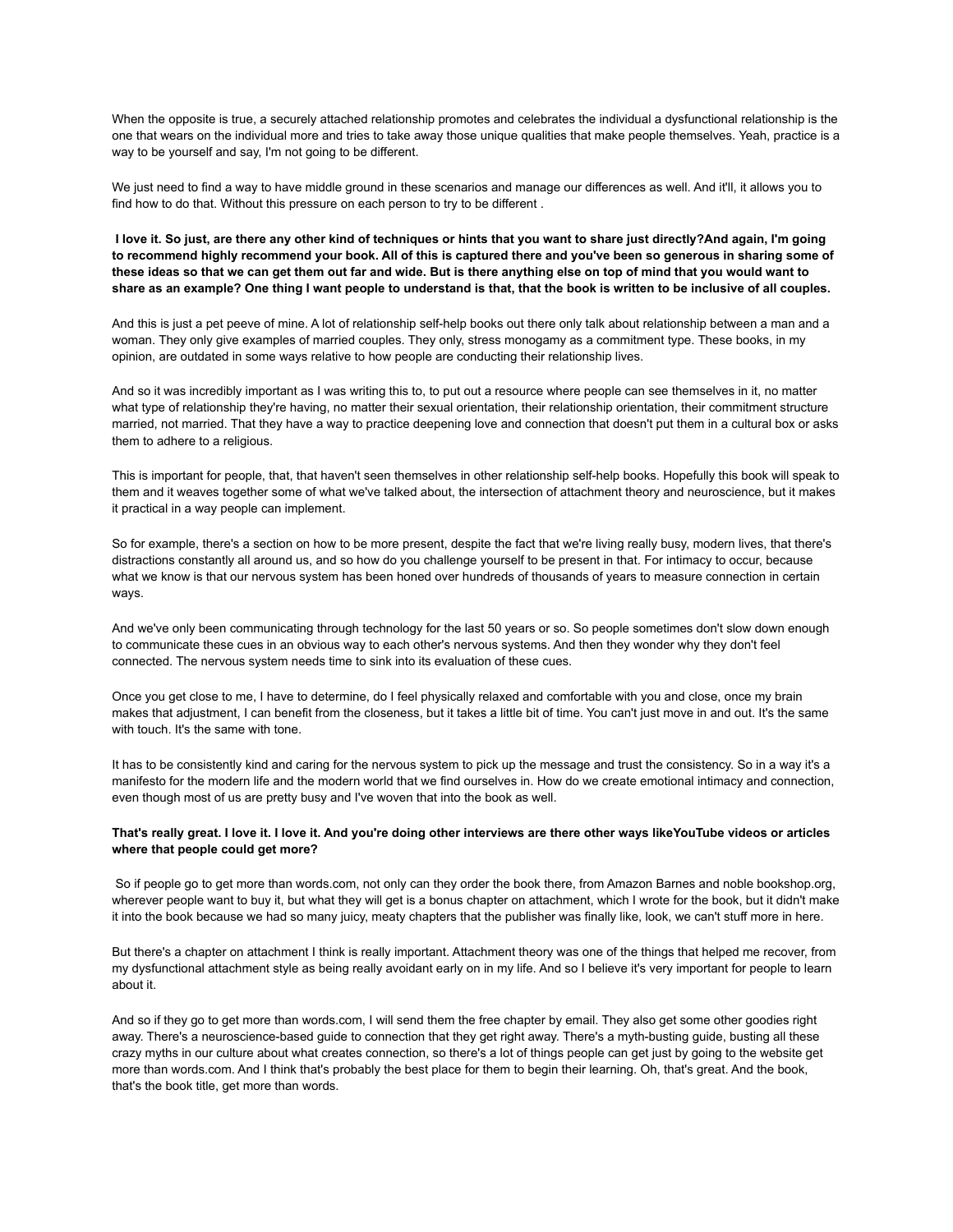It's funny. I wanted to call it shut up and connect a lot. A lot of people don't know this I've told the publisher. I was like, let's call it, shut up and connect. Cause I really wanted to get people's attention. Look, you're talking way too much. And your nervous system doesn't necessarily respond to that, slow down, be present, look each other in the eyes, touch each other.

But I guess they thought the original title was offensive. So we ended up with more than words.

I like it by the way, shut up and connect. It reminds me one time I did a skydiving thing crazy. And you crawl out on the wing and there's this big sticker that says shut up and jump. It's just do the thing.I did the thing that was really fun terrify me. And it's funny that I associated that to that because there's. There's a reason people don't shut up and connect. Like it's the vulnerability, everything that we've talked about, but there's a good reason that we use our words and try to stay in our left brain and try to stay literal and logical. And what feels like rational, it's a safe place. And so you're going out on a wing and not knowing, there is a jump in it. There's a faith, there's a piece of faith that, which is what you started with. So I **really that's part of why I really love your original title. It's a spiritual jump.**

It's the same jump we have to make when we start training our mind in meditation for, for people that have experienced that, you know how hard it is at first your mind is so crazy, so busy, how do you quiet it? With practice, you can, but you have to believe, that's there.

And I think for both therapists and, any member of the public. You're right. It's hard to make that jump to, what we might call quiet love, for example, because it's awkward, it's embarrassing. We don't know what to do. We don't have examples or relationship skills. This is why therapists jump in to make something happen.

When you know, the partners are about to kiss each other and say they love each other. This is also why we jump in and start talking. When we get home from work. When really what our relationship needs is to hold each other for five minutes and cut the talking and just hold each other, touch each other, and communicate nervous system, the nervous system.

So I think if we're all a little more willing to talk less, Touch more hold each other and communicate care in these very obvious, simple ways the brain does get the message. And once the subconscious gets the message, it's a lot harder to argue because that sense of intrinsic Goodwill is there. Yeah.

And you're not doing it to be morally good or because you should, or whatever, like you, you get more love back by your regulating into this connection that, that we want that you need. And yes, and then we're also taking responsibility to, to bring that to our close others and all the various forms of that calm.

I see this too, by the way, for everyone listening that's a parent, this is also what kids need. They need less talk, less formal conversation, less, talk about chores and responsibilities. And more holding more emotional intimacy, more quiet moments where there's just space, to be, and to feel together.

So the programs we have at ReadySet love will help people practice those. If you want a little bit of support and you're not working with a therapist or doing this in therapy, then the videos we have can paste people through the practice.

#### **So you also have You have an organization that you founded?**

Yeah. We have a wellness center in Austin called presence, wellness, and it's very relationship focused. As a therapist and you know how hard this is, I'm always trying to coordinate with psychiatrists and other care providers and it gets difficult, especially Austin's become a big city.

So we wanted to create an integrative wellness center. People can come do their therapy, but they can also get their medication. And the coordination is there between the physician and the therapist. We have excellent couples therapists. So now we can offer that as well. We have even meditation classes.

My hope is that it's a one-stop shop for mental health, which, these days is needed more than ever. And, therapist sometimes neglect the physical component of mental health and physicians often neglect the psychological component of health. And they're really wired together, our mental and physical health and our relational health.

## So that's the purpose of presence and yeah, people need that support. We're happy to help them. And just a side question. **What about adolescent kids?**